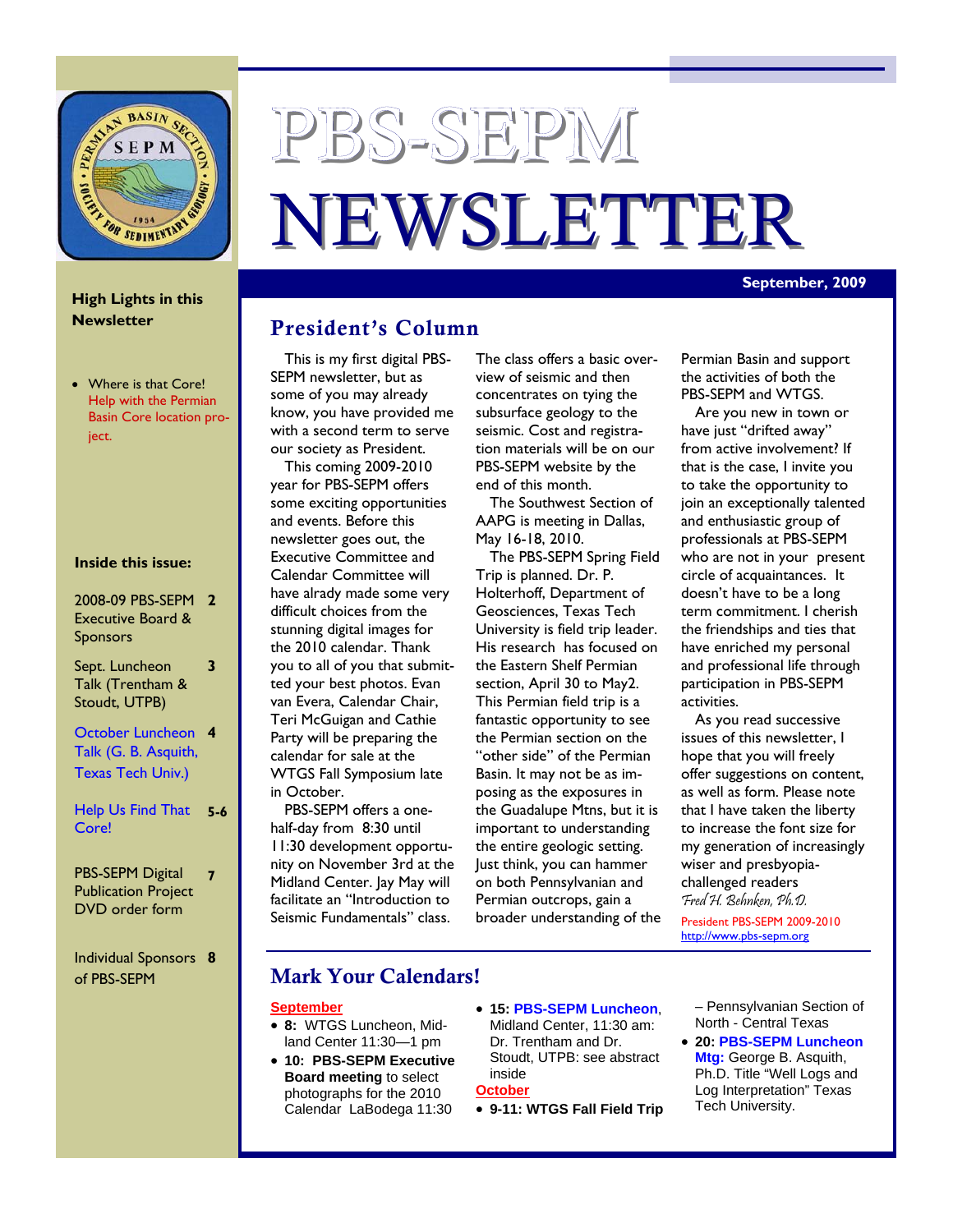# PBS-SEPM Executive Board (2009-2010)

| <b>President:</b>             | Fred H. Behnken  | fred behnken@kindermorgan.com                 | 688-2344 |
|-------------------------------|------------------|-----------------------------------------------|----------|
| <b>President Elect:</b>       | Teri McGuigan    | tmcguigan $ $ @suddenlink.net                 | 770-7099 |
| <b>First Vice President:</b>  |                  | David M. Thomas III dthomas@treyresources.net | 570-6898 |
| <b>Second Vice President:</b> | Robert Nail      | rnail@stmaryland.com                          | 688-1708 |
| <b>Treasurer:</b>             | James L. Hawkins | jhawkins@midland.oilfield.slb.com             | 571-4626 |
| Secretary:                    | Cindy E. Bowden  | cindy bowden@kindermorgan.com                 | 688-3785 |
| <b>Executive Director:</b>    | Paula Mitchell   | wtgs@wtgs.org                                 | 683-1573 |



*Do you have an idea for an interesting luncheon talk? Have a core workshop you'd like to present? Have some suggestions on how PBS-SEPM can better serve the geologic community? Just click on the e-mail above and drop us a note—your PBS-SEPM Executive Board would love to hear from you!* 

# Corporate Sponsorships (2009-2010)

If you are interested in a sponsorship opportunity, please call Paula Mitchell for more details at (432) 683-1573.





# *Your corporate logo*

# *Could be here*

Your logo will be on the website, in every newsletter, on the Power Point shown prior to every luncheon and in the calendar credits for one year June to May.

*PBS-SEPM is grateful for the generosity of these fine corporate sponsors !*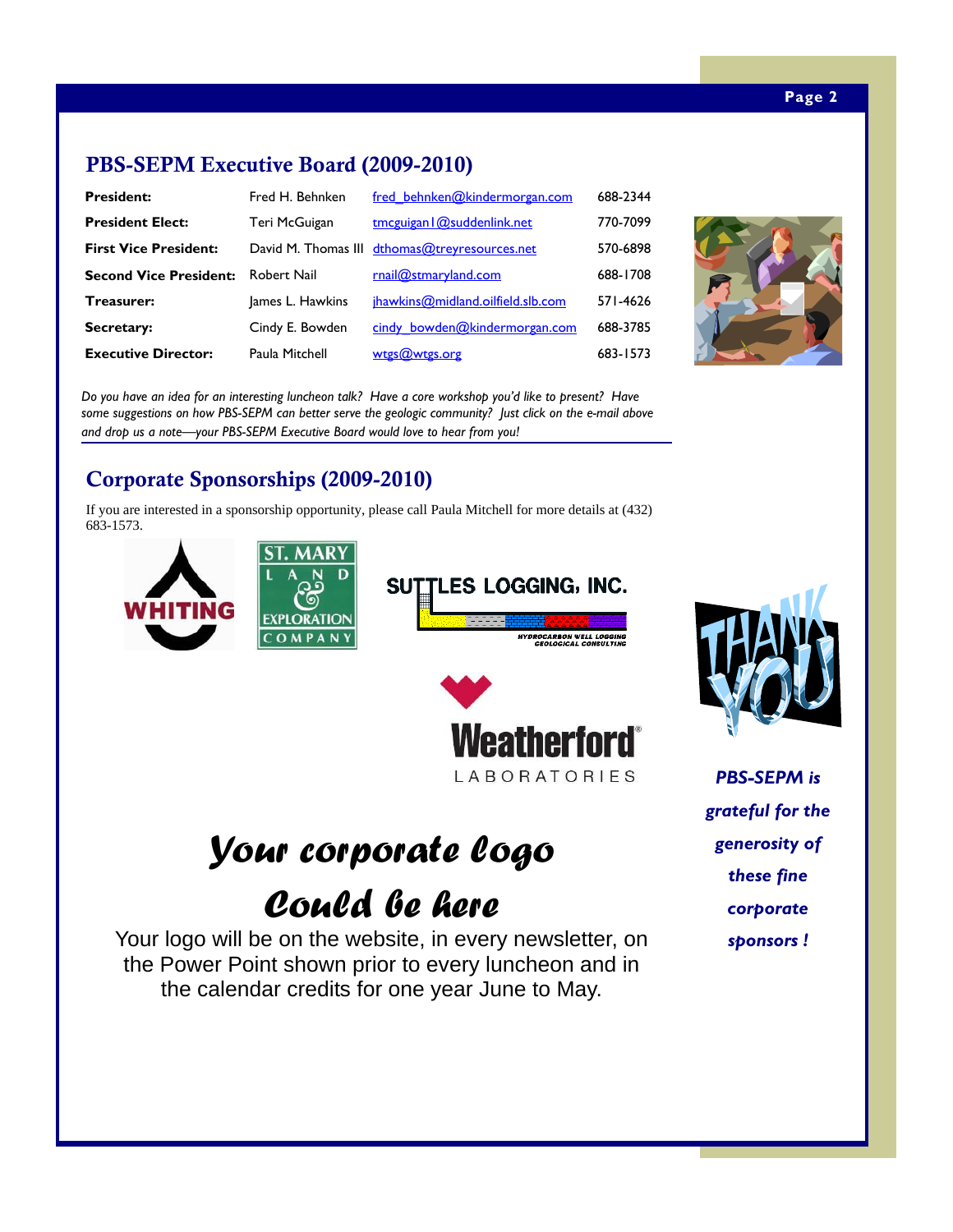## PBS-SEPM Luncheon Talk: September 15th

But Were Afraid to Ask. TITLE: Everything You Always Wanted to Know about UTPB Geology Program,

<u>SPEAKERS</u>: Dr. Emily Stoudt and Dr. Bob Trentham (UTPB, Odessa)

ABSTRACT: ABSTRACT: UTPB is a regional UT system university that is oriented toward the prominent geological employers of the Ferman basin, her Fea oleant and Environmental. The<br>teach a Graduate Geology program that features: Petroleum Geology, Carbonate Petrology nels in real time. and Classification, Carbonate Depositional Systems and Sequence Stratigraphy, Clastic Petrology and Classification, Clastic Depositional Systems and Sequence Stratigraphy, and Advanced Subsurface Methods, Also available to graduate students are: Geology of the Permian Basin, Core Description and Cutting/Sample Description, and GIS/GPS. nent geological employers of the Permian Basin, i.e. Petroleum and Environmental. We

Our Undergrad Program includes Physical, Historical, Structural Geology, Mineralogy, Ignefield geology or the equivalent 6 hours. Electives include; Oceanography, Earth Resources and the Environment, Environmental Geology, Core Description and Cutting/Sample Description and Geology of the Permian Basin.  $\mathbf{r}$  batteries solar power is used to re-charge the conventional batteries for backup power and nightous and Metamorphic Petrology, Paleontology, Sedimentary Rocks, Stratigraphy, GIS/GPS,

that uses a hybrid of copper and fiber optic transmission media to support the high data volumes. The high data volumes  $\sim$ 

Our faculty have varied interests. Dr Emilio Mutis-Duplat is interested in hard rock geology,  $S^{\text{S}}$  Scoled and the driven actual and volcanology. Dr Emily Stoudt's areas of interest are– carbonates, sandstones, physical geology, invertebrate paleontology, and sequence stratigraphy. Dr Bob Trentham has exmentary rocks, field geology, and Permian Basin geology. Our newest full time faculty member, Dr Lori Manship is interested in Vertebrate Paleontology, GIS/GPS, Historical Geology,<br>Oceanography and Meteorology. Field Geology, Structural Geology, Environmental Geology, ores and mineral exploration, pertise in petroleum geology, CO2 flooding and sequestration, sequence stratigraphy, sedi-

Oceanography and Meteorology.

In order to better serve our students, we have recently added a research, state of the art mels of uncorrelated vibroseis data turnaround and the second single-sensor data turnaround and single-sensor d<br>petrographic microscope with digital camera, and 2 high grade binocular microscopes with the  $\sigma_{\rm X}$  algebra method corresponds the recording truck and a dedicated field system of  $\sigma_{\rm X}$  and a dedicated field system. The recording truck and a dedicated field system of  $\sigma_{\rm X}$ digital cameras. All new microscopes have computer attachments. We also have 20 brand new student petrographic microscopes and 20 new student binocular microscopes.

eastern New Mexico and Central Texas – This semester we will be going to the and reservoir identification; a 2 day Big Bend trip for physical and historical stu-Our curriculum includes Field Trips to classic outcrops in West Texas and South-Guadalupe's for a 3 day graduate petroleum/carbonates depositional environments

dents; A one day trip to Kent and Davis Mountains, and other trips.

#### BIO: Bob Trentham, Ph. D and Emily Stoudt, Ph.D.

**Dr. Bob Trentham** is the Director of the Center for Energy and Economic Diversification, and a Senior Lecturer in the Geology at the University of Texas of the Permian Basin, teaching classes in Petroleum Geology, Sedimentation Stratigraphy, Geology of the Permian Basin, and Hydrology. He received his BS and MA at City College of New York and his Doctor of Geological Sciences at UT El Paso, all in geology. He has been a production and exploration geologist, and worked in the Permian bonate and clastic reservoirs and has been responsible for both new field and new pool discoveries. Basin for over 20 years for Gulf, Chevron, and as a consultant. He has experience in a variety of car-

**Dr. Emily L. Stoudt** has spent her professional career phy and diagenesis of carbonate rocks. For 27 years, she applied this information to solving problems Telated to exploration and production of hydrocarbons. Currently site is a tendre-track factile, inem-<br>ber at Univ. of Texas of the Permian Basin. She teaches physical geology, paleontology, and graduate **Dr. Emily L. Stoudt** has spent her professional career studying the petrography, sequence stratigrarelated to exploration and production of hydrocarbons. Currently she is a tenure-track faculty memclasses in carbonates and sandstones. Her research interests include all units in the Permian Basin, as well as the Cambrian and Ellenburger of central Texas and the Cretaceous of Texas.



*of Discovery "The Voyage Consists Not in Seeking New Landscapes But in Having New Eyes." Marcel Proust French Novelist (1871-1922)* 

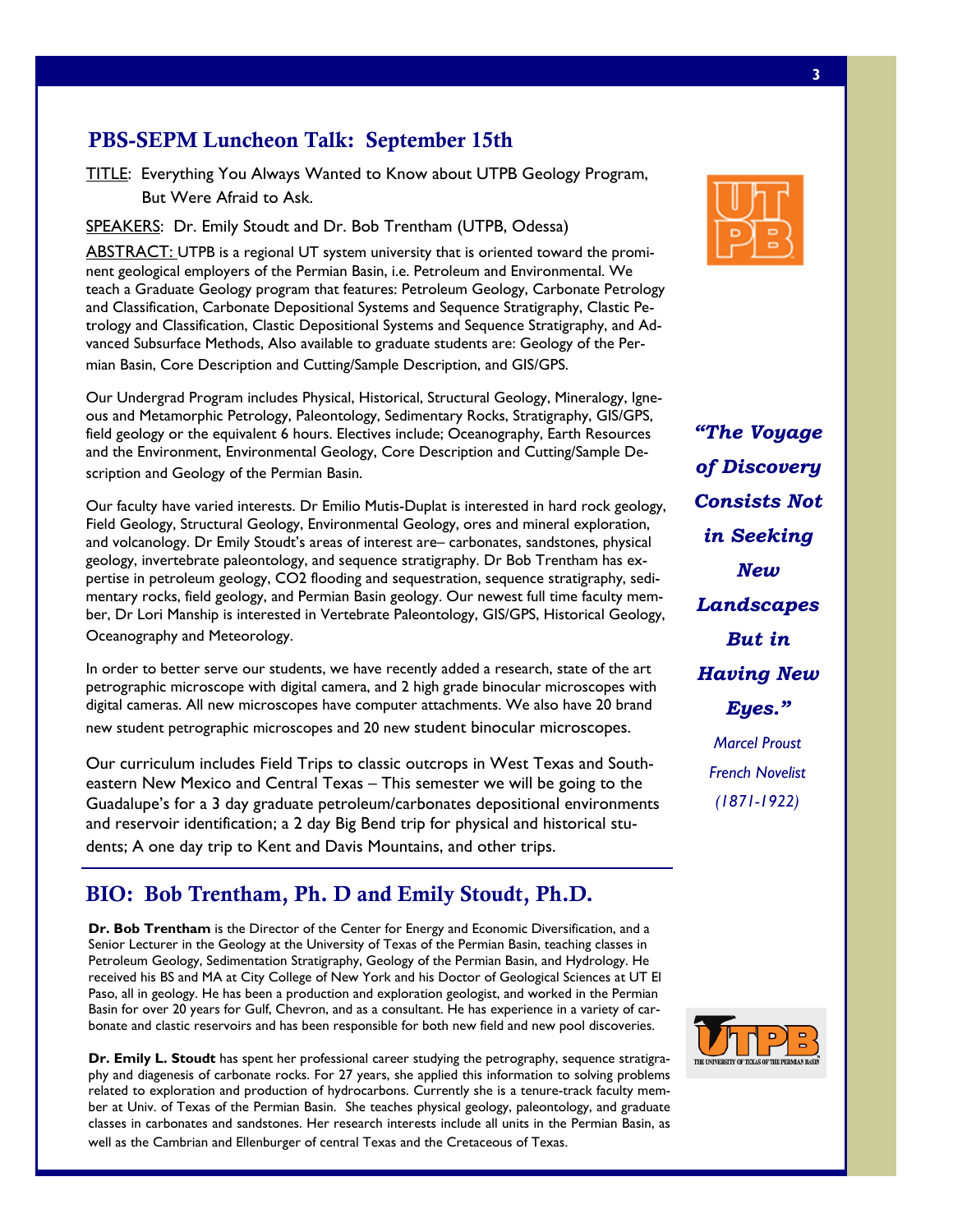#### PBS-SEPM Luncheon Talk: October 20<sup>th</sup>

TITLE: Well Logs and Log Interpretations

SPEAKERS: Dr. George B. Asquith, Texas Tech University, Lubbock

ABSTRACT: The talk is designed to illustrate the importance of knowing the rock and pore type or a zone when doing log analysis. Two examples or remisjivamant and the other from southeast New Mexico used in the log analysis. and pore type of a zone when doing log analysis. Two examples of Pennsylvanian

The Pennsylvanian Virgilian ooid grainstone from the Oklahoma Panhandle using conventional log analysis appears to be a straight forward example of a thick (33') ooid reservoir with a thin oil column (10'; Sw = 16% - 26%) above water (Sw = 100%). This interpretation is based on the assumption that the entire 33 feet is an ooid grainstone with intergranular porosity.  $\overline{\mathsf{A}}$  more detailed log analysis reveals bold gramstone with meergranular porosity. The climated to detail and subsetsed to our provide that the lower 23 feet does have intergranular porosity, however the upper 10 feet  $\sum_{i=1}^{\infty}$ Ooid grainstone with abundant oomoldic porosity decreasing oomoldic porosity with depth. No shows of oil or gas NO fluorescence or cut. The water saturations calculated in the upper 10 feet are wrong because the asis oomoldic and WET. The sample description from the mud log is as follows:

sumption of the pore type was incorrect.

Source driven acquisition The second example is a Pennsylvanian Canyon ooid grainstone from southeast New Mexico. In this example there are two wells one which had a water-free No shows of oil or gas. Like our first example the pore type in the well that IP'D Integration of activities of activities and processing through the  $\zeta$  control  $\zeta$  and  $\zeta$  and  $\zeta$  and  $\zeta$  and  $\zeta$  and  $\zeta$  and  $\zeta$  and  $\zeta$  and  $\zeta$  and  $\zeta$  and  $\zeta$  and  $\zeta$  and  $\zeta$  and  $\zeta$  and WATER was assumed to be intergranular when the Canyon is oomoldic. During be outlined in detail. The data volumes involved in processing 30,000 channels of uncorrelated vibroseis data, and dramatically reduces Q-Land single-sensor data turnaround completion [918mcfgpd + 3bopd NO WATER] and the other well IP'D WATER the presentation all the method used in the log analysis of these two examples will

#### time. The Q-Xpress hardware resides in both the recording truck and a dedicated field system. The BIO: George B. Asquith, Ph.D.

George B. Asquith is the former Pevehouse Chair of Petroleum Geology and Emeritus rector at Texas Tech University. He received his B.S. in geology from Texas Tech and his try experience include work as research geologist, Atlantic-Richfield Co.; staff geologist, Williston, Arkoma, Cooper (Australia), Neiva (Colombia), Maracaibo (Venezuela), and Anadarko basins. He has authored 123 publications including 5 books in the fields of petrophysics, computer geology, and carbonate and clastic sedimentation and petrology. His book, Basic Well Log Analysis for Geologists won the AAPG best book award in 1984 and is the top selling book in the history of AAPG. During 1991-1992, Log Evaluation of Shaly Sandcluded the determination of the reservoir architecture and remaining gas reserves in the Professor of Geosciences and Center for Applied Petrophysical and Reservoir Studies Di-M.S. and Ph.D. from the University of Wisconsin-Madison. His 25 years of petroleum indus-ALPAR Resources; chief geologist, Search Drilling Co.; district geologist, Pioneer Production Corp.; and project leader, Mesa Limited Partnership. His industry projects have in-Hugoton and West Panhandle fields and exploration and reservoir characterization of selected reservoirs from the Gulf Coast (onshore and offshore), Permian, Alberta, San Juan,

*stones: A Practical Guide* was one of the top 3 selling AAPG publications. His numerous fessional Well Log Analysts (1994); Leverson Award for best paper at the AAPG Southwest Section meeting (1996); AAPG Distinguished Educator Award (1997); Educator of the Year Award presented by the AAPG Southwest Section (1999); West Texas Geological awards include the Distinguished Service and Best Paper Awards from the Society of Pro-Society Distinguished Service Award (1999); and the Monroe Cheney Science Award from the Southwest Section of AAPG and Dallas Geological Society (2001).



*days of acquisition" If we neglect to investigate the origin and type of porosity in carbonate reservoirs,, we risk getting "wet"* 

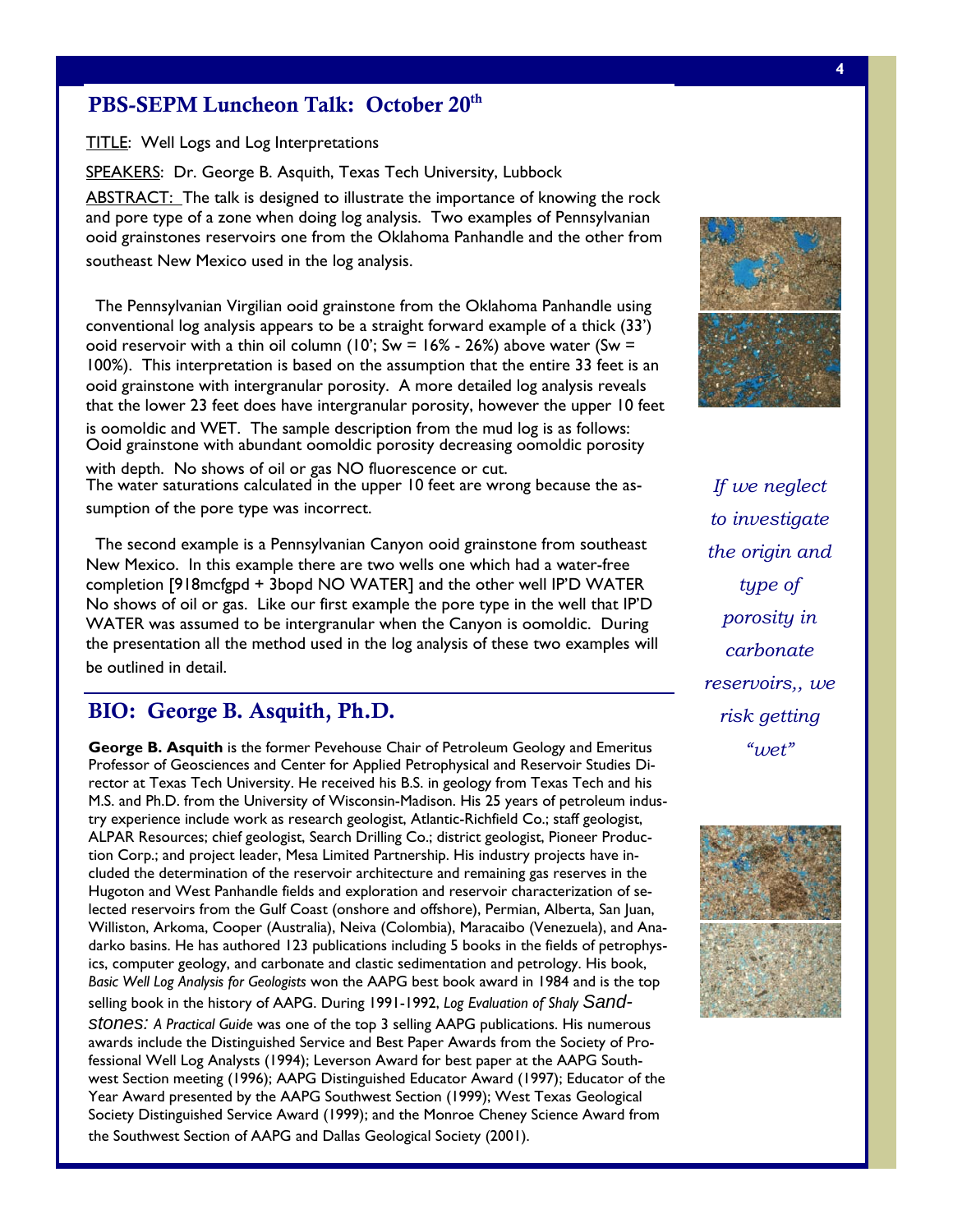# **Help Us Help You Find That Core!**

In mature petroleum provinces such as the Permian Basin, one of the most valuable and under dem additional hydrocarbon recovery is core from the producing interval. Most of us have encountered the very common problem of finding out that cores were taken from wells important to our projects, but having no idea were taken from wells important to our projects, but having no idea who to contact about viewing them if they are found. valuable and underutilized tools for enhanced reservoir characterization and whether these cores still exist, where they are located if they do exist, and

To address this problem, PBS-SEPM has formed a committee to identify the excess solar power is used to re-charge the conventional batteries for backup power and nightcore storage facilities, find out what individual operators have done with ties and operators. We have made a start (see PORTALS TO INFORMA- $T_{\rm eff}$  interfaces with third-party source control electronics in the recording source control electronics in the recording source control electronics in the recording source control electronics in the recording source c TION next page, but now we need to ask your help. their cores, and compile search and access information for the various facili-

 $\tau$ hoso are que goals: These are our goals:  $\overline{\phantom{a}}$ 

- $\bullet$  Compile a list of public and commercial core storage facilities, as well as The Q-Land Q-Xpress system efficiently handles the data volumes involved in processing 30,000 chanexisting portals into core inventories Q-Land single-sensor data turns and single-sensor data turns
- Request that the Society's members contribute their knowledge about whore serse are  $\epsilon$  forted particularly if they know what the various op where cores are located, particularly if they know what the various operators have done with their cores enhanced processing. The enhanced processing. The enhanced processing. The
- Research all locations and operators for contact information, method of estimate of how much Permian Basin material is at each site. searching for specific cores at each site (online database, etc.), and some
- Publish the information and post it on the Society's website
- National Geological and Geophysical Data Preservation Program of the  $\overline{\text{USGS}}$ . His industry experience relating to  $\overline{\text{USGS}}$ .  $\blacksquare$ • Cooperate with other efforts related to geologic data preservation, including AAPG's Preservation of Geoscience Data committee and the USGS.

-- *David Orchard, chairman PBS-SEPM Core Location Committee*  $\mathcal{F}_{\mathcal{F}}$  years in-house project management management management management management management management management management management management management management management management management managem



*"Most… have no idea whether these cores still exist, where they are located if they do exist, and who to contact about viewing them if they are found."* 

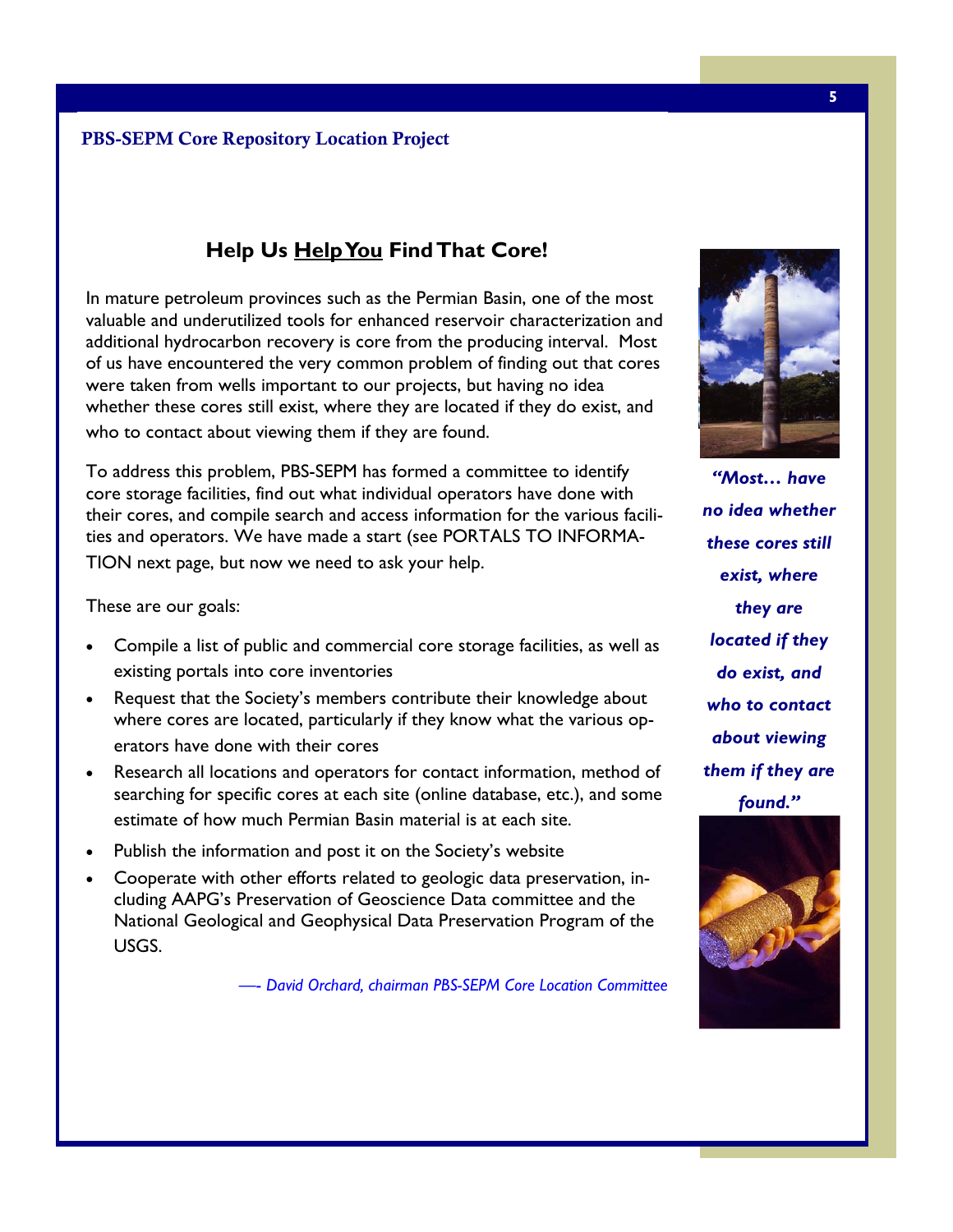*field cube to be produced within a few* 

PBS-SEPM Core Repository Location Project (Cont.)

The following lists of portals and core repository facilities represent our first results.

 $\mathcal{L}_\text{c}$  and processing system and processing system capabilities of acquiring up to 30,000 chan-

ogy that minimizes battery management logistics and environmental footprint. In areas of  $\mathcal{A}$ 

#### *PORTALS TO INFORMATION*

**PTTC** has a portal to the holdings of several public repositories. You can sort by repository and display their holdings in map view. http://inside.mines.edu/Research/PTTC/Core%20Locator/

ACL has a list of repositories of various geologic data including genes. It an AGI has a list of repositories of various geologic data, including cores. It provides contact information and accesses data through a map interface. http://www.agiweb.org/ngdrs/overview/ datadirectory.html and designed to operate and designed to operate and desert climates. The contract contract contract contract contract contract contract contract contract contract contract contract contract contract cont

Tony Troutman's website http://www.carbonates.us/cores.htm has a list of storage sites, including several state repositories. The solar panels and conventional battery technology technology technology tech

# **The excess solar power is used to re-charge the conventional batteries for and night-**

The USGS has a storage facility in Denver that has Permian Basin material. Their collection can  $T_{\rm eff}$  interfaces with the  $\frac{1}{2}$  interfaces with third-party source control electronics in the recording to recording the recording to  $T_{\rm eff}$ be searched online at http://geology.cr.usgs.gov/crc/. 303-202-4851.

The **Bureau of Economic Geology (BEG)** holds Permian Basin cores in their Midland, Houston, and Austin facilities. See http://www.beg.utexas.edu/facilities.php for information and contacts. Their catalog is called **IGOR** which has a link on above address. IGOR will be replaced soon by a more advanced database.

nels of uncorrelated vibroseis data, and dramatically reduces Q-Land single-sensor data turnaround New Mexico Bureau of Geology and Mineral Resources has Permian Basin cores in Socorro. Request a list of the collection at http://geoinfo.nmt.edu/libraries/subsurface/home.html many processing centers. The field deliverable data and field cubes) are sent to the field cubes) are sent to the field cubes

**CEED** (Center for Energy and Economic Diversification) at **UT Permian Basin** (http:// <u>ceed.utpb.edu/)</u> has Texas and New Mexico cores. 432-552-2020.

The **International Sample Library at Midland** has cores and core chips. Their collection is not in a database and must be searched through index cards. 707 Connell St, Midland, TX , 79701. 432-682-2682.

#### We Need Your Assistance !

Now we need your help. What do you do when you need to find a core? Do you know of any repositories that aren't in the above list? Do you know what your employer or other operators have • 3 years onboard acquisition, processing, and QC done with their core?

Please contribute any such information to this effort by contacting the committee: David M. Orchard, Chair, <u>david.m.orchard@conocophillips.com</u>, 832-486-2314; Dr. Emily Stoudt, <u>stoudt\_e@utpb.edu</u>, 432-552-2244; and Andrew Parker, <u>andrew.parker@whiting.com</u>, 432-686-<br>478.1 - 10 6784 office.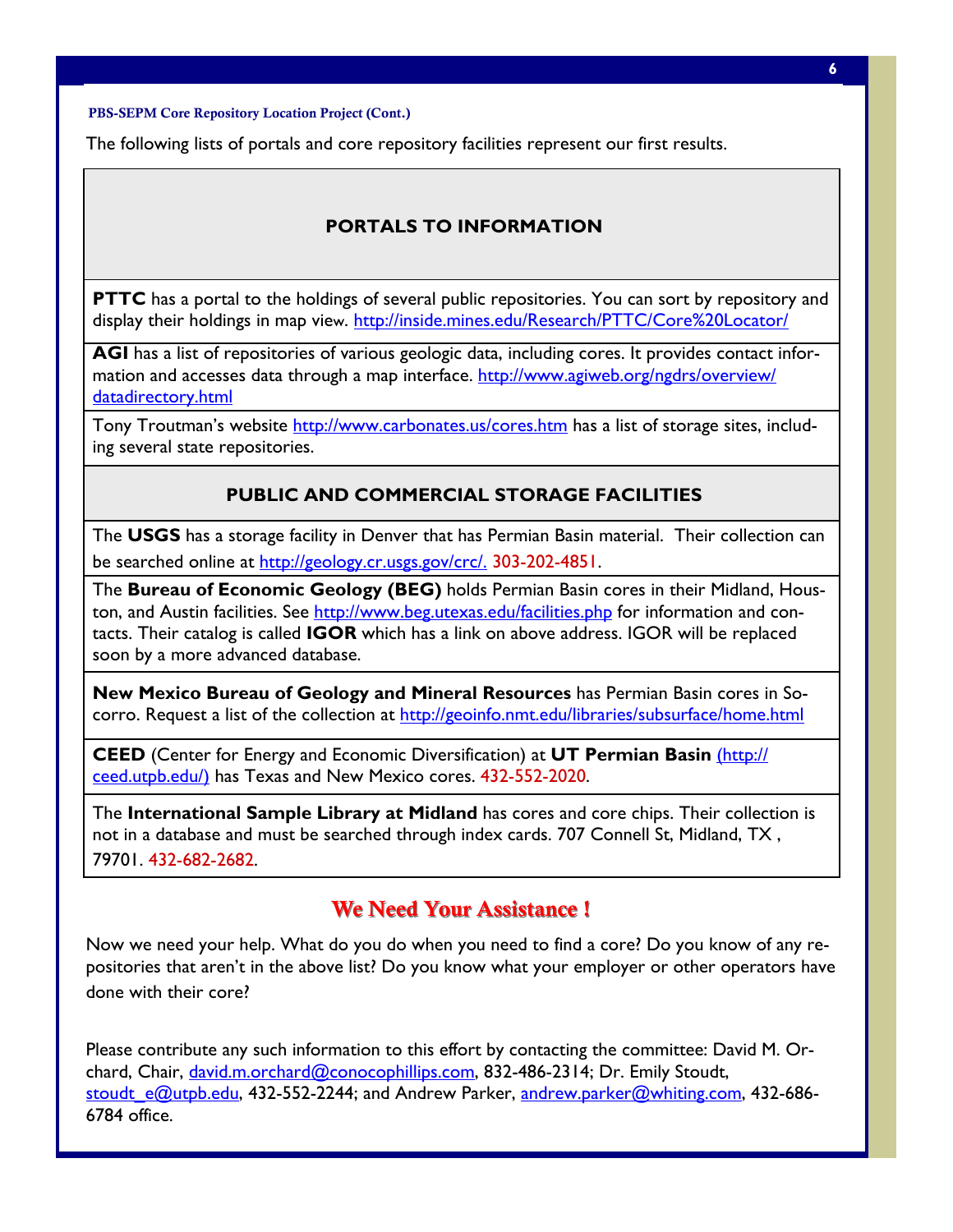# PBS-SEPM Digital Publication Project



# *PBS-SEPM \*DIGITAL\* PUBLICATIONS ORDER FORM*



**This is your opportunity to have the entire PBS-SEPM publication library (1955 – 2007) at your finger tips. There is a fully searchable Table of Contents—find a topic or author just by typing in the word(s). All publications are in Adobe PDF with all major articles being bookmarked, and all the figures are linked in the text for quick reference. Those areas that are off limits to geologists like the Glass Mountains or Sierra Diablos have been written up in these publications. Numerous out-of-print publications and figures and/or plates not published in the original guidebooks are now available in this library.** 

**This includes all publications, even the special publications and coveted core workshops. Can you imagine the hidden treasures you might find? Here is your chance to uncover them in this special three (3) DVD set.** *Buy one or all***.** 

| DVD I - Symposiums & Guidebooks (1955-1989) |                                                                      |  |  |
|---------------------------------------------|----------------------------------------------------------------------|--|--|
| Member-                                     | \$75.00 plus 8.25% tax and \$5.00 shipping and handling              |  |  |
|                                             | Non-Member- \$100.00 plus 8.25% tax and \$5.00 shipping and handling |  |  |
|                                             |                                                                      |  |  |
|                                             |                                                                      |  |  |
|                                             | DVD II - <u>Symposiums &amp; Guidebooks (1990-2007)</u>              |  |  |
| Member-                                     | \$75.00 plus 8.25% tax and \$5.00 shipping and handling              |  |  |

## **DVD III - Core Workshops** *(82, 83, 85, 98)* **& Special Publications** (*A, 88-28, 96-39, 84)*

Member- **\$75.00** plus 8.25% tax and \$5.00 shipping and handling Non-Member- **\$100.00** plus 8.25% tax and \$5.00 shipping and handling

| <b>Entire Set of three DVDs</b><br><b>Member Price</b><br><b>Non-Member Price</b>                                                                                                                                  | \$200.00 plus 8.25% tax and \$5.00 shipping and handling<br>\$250.00 plus 8.25% tax and \$5.00 shipping and handling                                                                                                           |  |  |
|--------------------------------------------------------------------------------------------------------------------------------------------------------------------------------------------------------------------|--------------------------------------------------------------------------------------------------------------------------------------------------------------------------------------------------------------------------------|--|--|
|                                                                                                                                                                                                                    | Company/Affiliation: Company/Affiliation:                                                                                                                                                                                      |  |  |
|                                                                                                                                                                                                                    |                                                                                                                                                                                                                                |  |  |
|                                                                                                                                                                                                                    |                                                                                                                                                                                                                                |  |  |
| Payment: check, cash or credit card<br>() lauthorize you to charge the above to my:                                                                                                                                | () MasterCard () VISA () American Express Exp. Date: ___________________________                                                                                                                                               |  |  |
| Card number: <u>card number</u>                                                                                                                                                                                    | Signature: the contract of the contract of the contract of the contract of the contract of the contract of the contract of the contract of the contract of the contract of the contract of the contract of the contract of the |  |  |
| Make cheeks payable to <b>PBS-SEPM</b> .<br>Please send registration and payment information: PBS-SEPM, P.O. Box 1595, Midland, Texas 79702<br>For additional information contact: PBS-SEPM office (432) 683-1573. |                                                                                                                                                                                                                                |  |  |